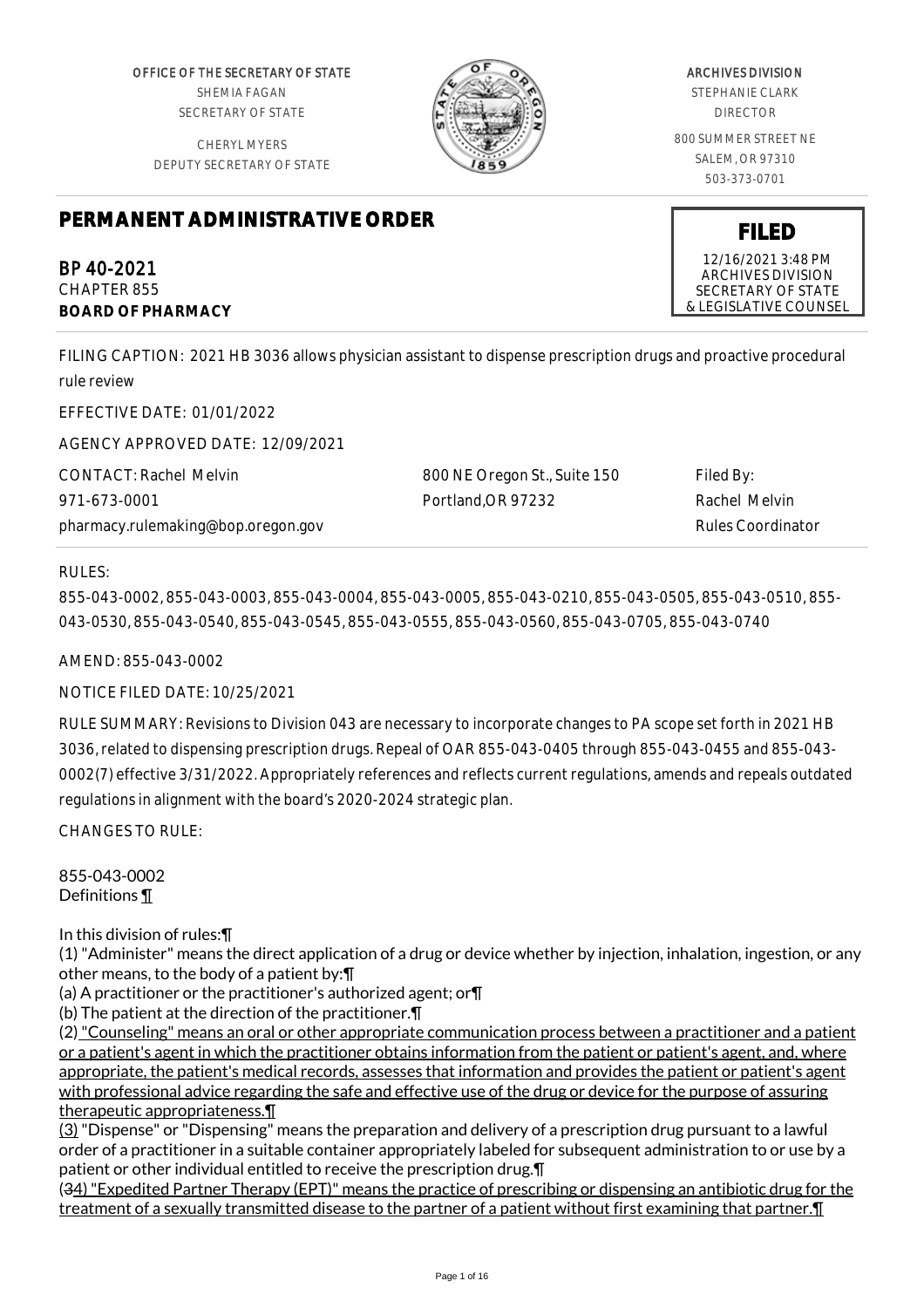(5) "Formulary" means a list of drugs or classes of drugs, or a list of disease states, health conditions or preventative measures such as immunization or birth control approved by the Bboard or by the Department of Human Services (DHSOregon Health Authority (OHA).¶

(46) "Health Officer" means a physician licensed by the Oregon Medical Board or the Oregon Board of Naturopathic Medicine and employed by or under contract with a county or district health department or DHSOHA.¶

(57) "Supervising Physician Dispensing Outlet" (SPDO) means any clinic, office, health care center, treatment center, or other establishment from which a physician assistant dispenses drugs, but that is not otherwise registered with the Board in the category of Retail Drug Outlet.

Statutory/Other Authority: ORS 689.205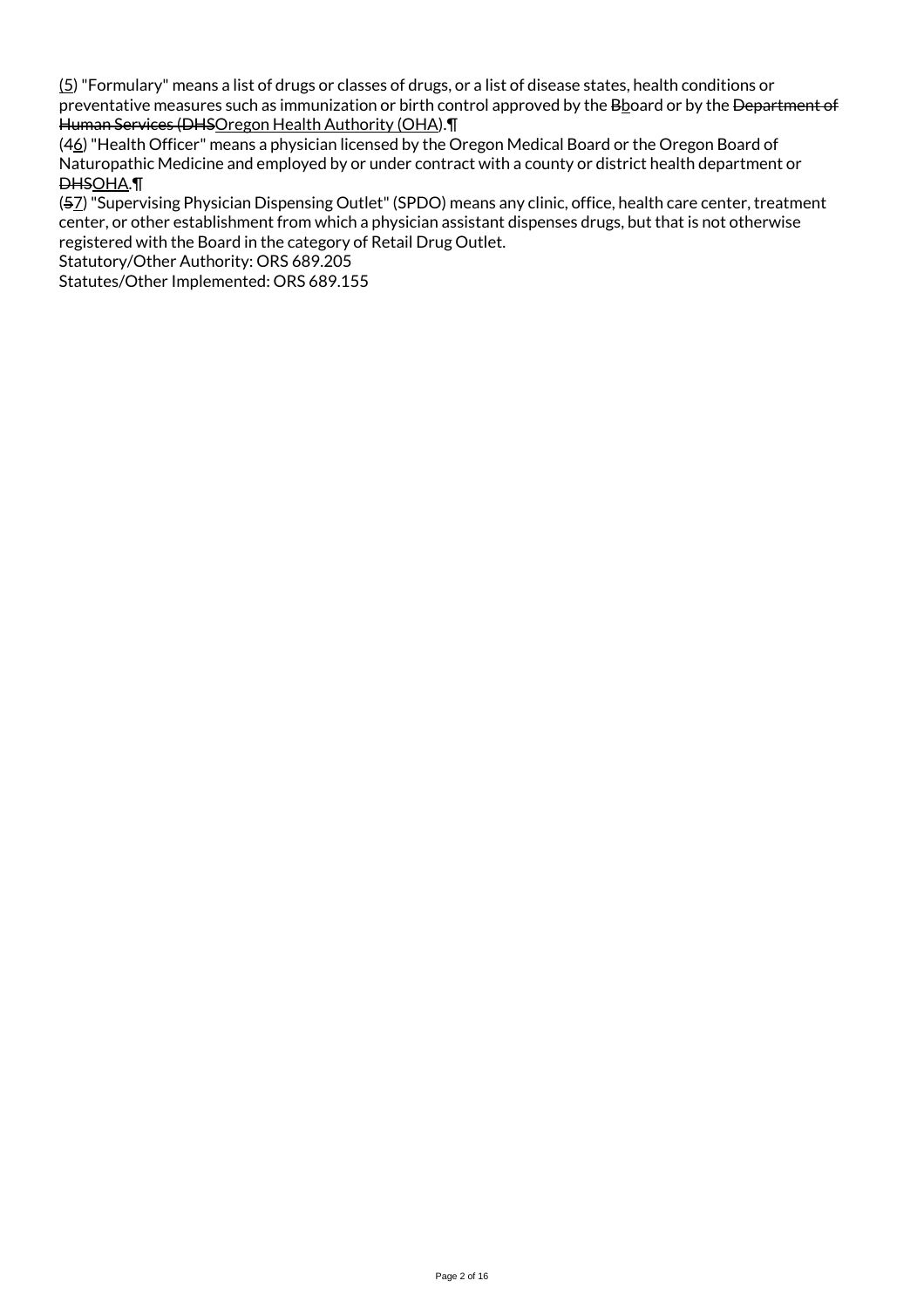## NOTICE FILED DATE: 10/25/2021

RULE SUMMARY: Appropriately references and reflects current regulations, amends and repeals outdated regulations in alignment with the board's 2020-2024 strategic plan.

CHANGES TO RULE:

# 855-043-0003 Expedited Partner Therapy ¶

(1) Expedited Partner Therapy (EPT) means the practice of prescribing or dispensing an antibiotic drug for the treatment of a sexually transmitted disease to There is substantial evidence that rates of re-infection with certain sexually transmitted diseases can be reduced by treating all sexual partners for the disease, even when the treating clinician has not examined those partners. This practice is known as Expedited Partner Therapy. I (2) Because of the important public health implications, the 2009 Oregon Legislature passed HB 3022 authorizing the partner of a patient without first examining that partner is practice. This law permits health professional regulatory boards to adopt rules permitting practitioners to practice Expedited Partner Therapy.¶ (23) An EPT prescription may only be dispensed for a drug and a disease that has been determined by DHS to be appropriately addressed by EPTThe law specifies that a prescription issued in the practice of Expedited Partner Therapy is valid, even if the name of the patient the prescription is intended for is not on the prescription. Statutory/Other Authority: ORS 689.205

Statutes/Other Implemented: 2009 OL Ch 522ORS 689.505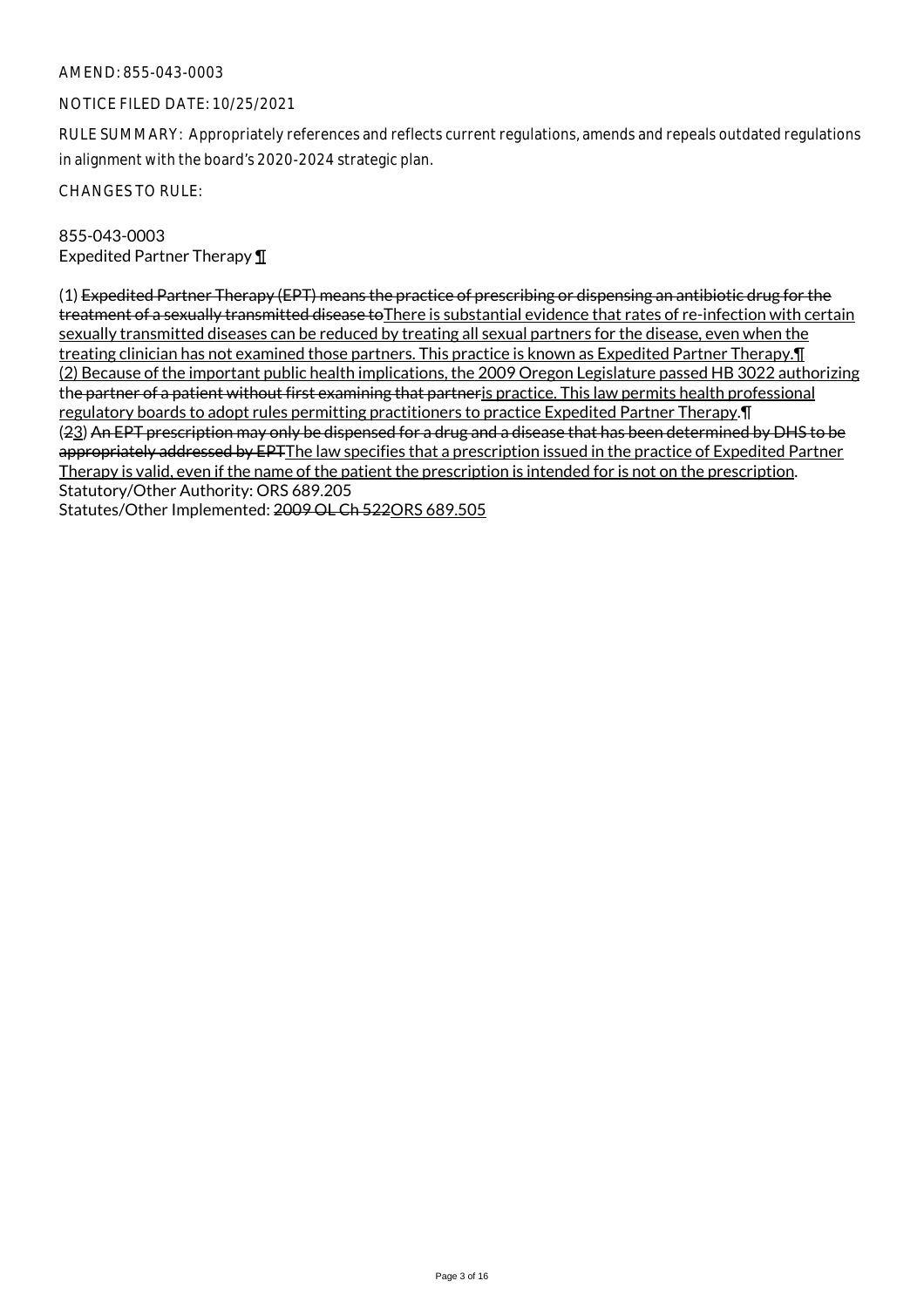# NOTICE FILED DATE: 10/25/2021

RULE SUMMARY: Appropriately references and reflects current regulations, amends and repeals outdated regulations in alignment with the board's 2020-2024 strategic plan.

CHANGES TO RULE:

855-043-0004

Expedited Partner Therapy (EPT) - Procedures

(1) Notwithstanding any other rules in this division that mandate requirements for a valid prescription and for labeling, when a prescription is marked EPT or a similar notation by the prescribing practitioner, this rule

governs.¶

(2) An EPT prescription may only be dispensed for a drug that has been determined by the Oregon Health Authority to be appropriately used for EPT.¶

Prescription¶

(3) An EPT treatment protocol must conform to the following:¶

(a) It must include a prescription for each named or unnamed partner of the patient;¶

(b) It must contain a hand written or electronic signature of the prescribing practitioner;¶

(c) The practitioner must identify the prescription in the following manner:¶

(A) Write "for EPT," or a similar notation, on the face of the prescription;¶

(B) For a verbal order, the practitioner must identify the prescription as an "EPT Prescription," or similar identification;¶

(C) The practitioner must identify the prescription for each partner either by including the name of the patient,

such as "John Doe - Partner 1" or by labeling the prescription as "EPT Partner"¶

(d) An EPT Prescription expires 30 days after the date written;¶

(e) An EPT Prescription may not be refilled;¶

(f) If any component of the prescription is missing, the DPDO must contact the prescriber or the prescriber's agent and must record the additional information on the prescription.¶

(4) A patient may give the prescription to each unnamed partner for that person to fill at a pharmacy of their choice; or the patient may elect for a DPDO to dispense all prescriptions and then give the dispensed drugs to each unnamed partner.¶

Labeling¶

(5) The DPDO must label the drug for the named patient in accordance with normal procedures as specified in the other rules of this division, however when either the patient or partner is unnamed, the DPDO may create a unique identifier and use that instead of a name for both labeling and record keeping purposes.¶

(6) The DPDO must assign a separate and unique identifier to each prescription and clearly identity this number on each corresponding prescription label.¶

Counseling¶

(7) The DPDO is not required to obtain an EPT patient's or partner's name, address, or demographics; however, the DPDO must:¶

(a) Provide counseling in the form of written patient information to accompany each prescription for each partner and ask the patient about any known allergies or other drugs being taken by each partner. The DPDO should advise the patient to encourage each partner to call the DPDO before taking the drug if they have experienced any adverse effect from a drug in the past or if they are taking other drugs;¶

(b) Document counseling.¶

Records¶

(8) All documentation required by this rule must be attached to the prescription and must be referenced to each partner's prescription. Such documentation must be retained in accordance with the other rules in this division and must be made available to the board upon request.

Statutory/Other Authority: ORS 689.205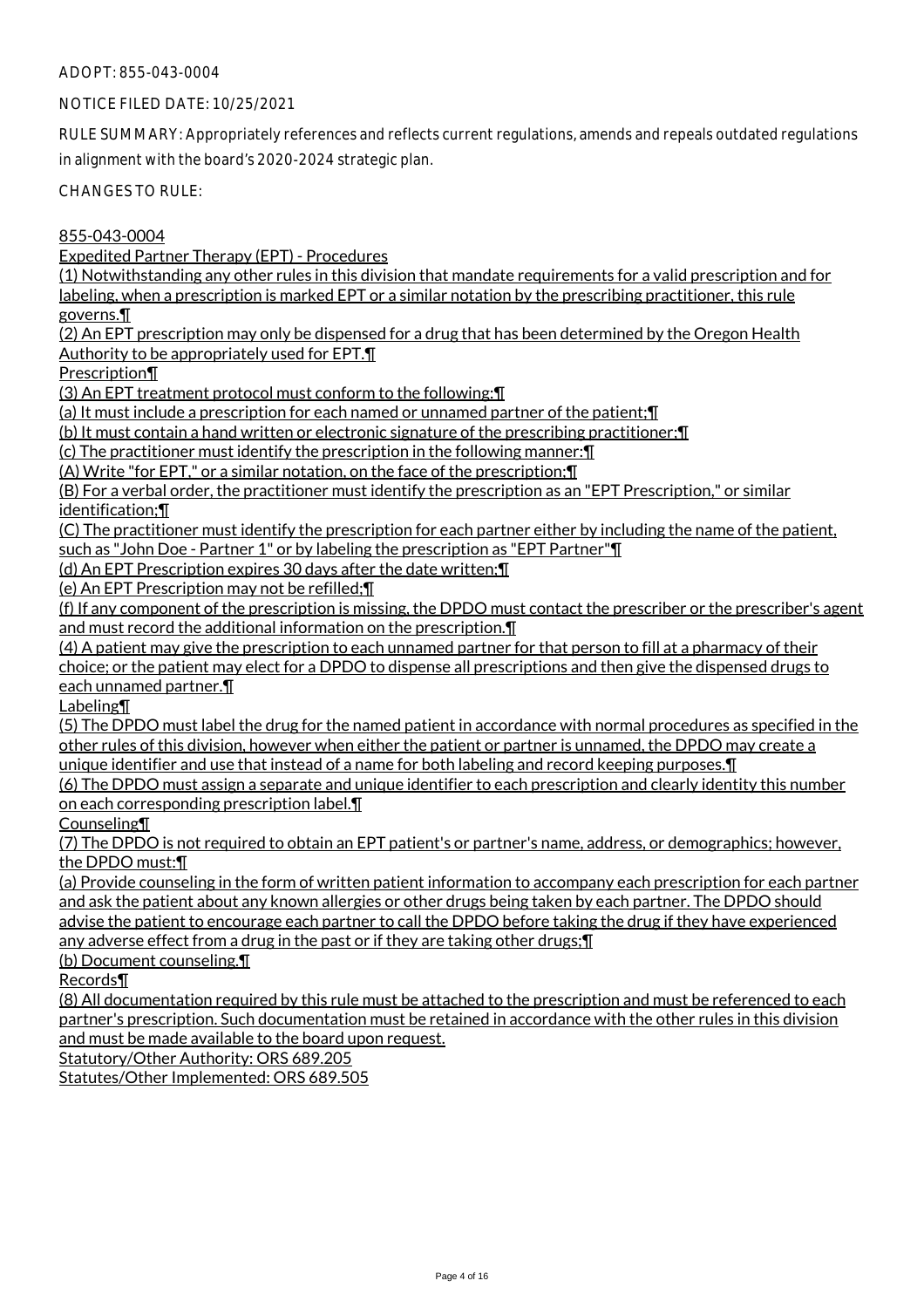## REPEAL: 855-043-0005

#### NOTICE FILED DATE: 10/25/2021

RULE SUMMARY: Appropriately references and reflects current regulations, amends and repeals outdated regulations in alignment with the board's 2020-2024 strategic plan.

CHANGES TO RULE:

#### 855-043-0005 Practitioner Labeling ¶

All drugs dispensed by a practitioner must be labeled with the following information:¶

(1) Name, address and telephone number of the practitioner;¶

 $(2)$  Date:  $\P$ 

(3) Name of the patient or the owner of the animal for which the drug is dispensed. If the prescription is for an animal, the species of the animal for which the drug is dispensed;¶

(4) Name of drug, strength, the quantity dispensed. When a generic name is used, the label must also contain the name of the manufacturer or distributor;¶

(5) Directions for use;¶

(6) Required precautionary information regarding controlled substances;¶

(7) Such other cautionary information as required for patient safety; and¶

(8) An expiration date after which the patient should not use the drug or medicine. The expiration date on a drug dispensed must be the same as that on the original container unless, in the practitioner's professional judgment, a shorter expiration date is warranted. A drug must not be dispensed after the expiration date of the drug.¶ (9) Not withstanding the labeling requirements in this rule, when a drug is dispensed in the practice of an Expedited Partner Therapy treatment protocol, the name of the patient or the patient's partner may be omitted from the label.

Statutory/Other Authority: ORS 689.205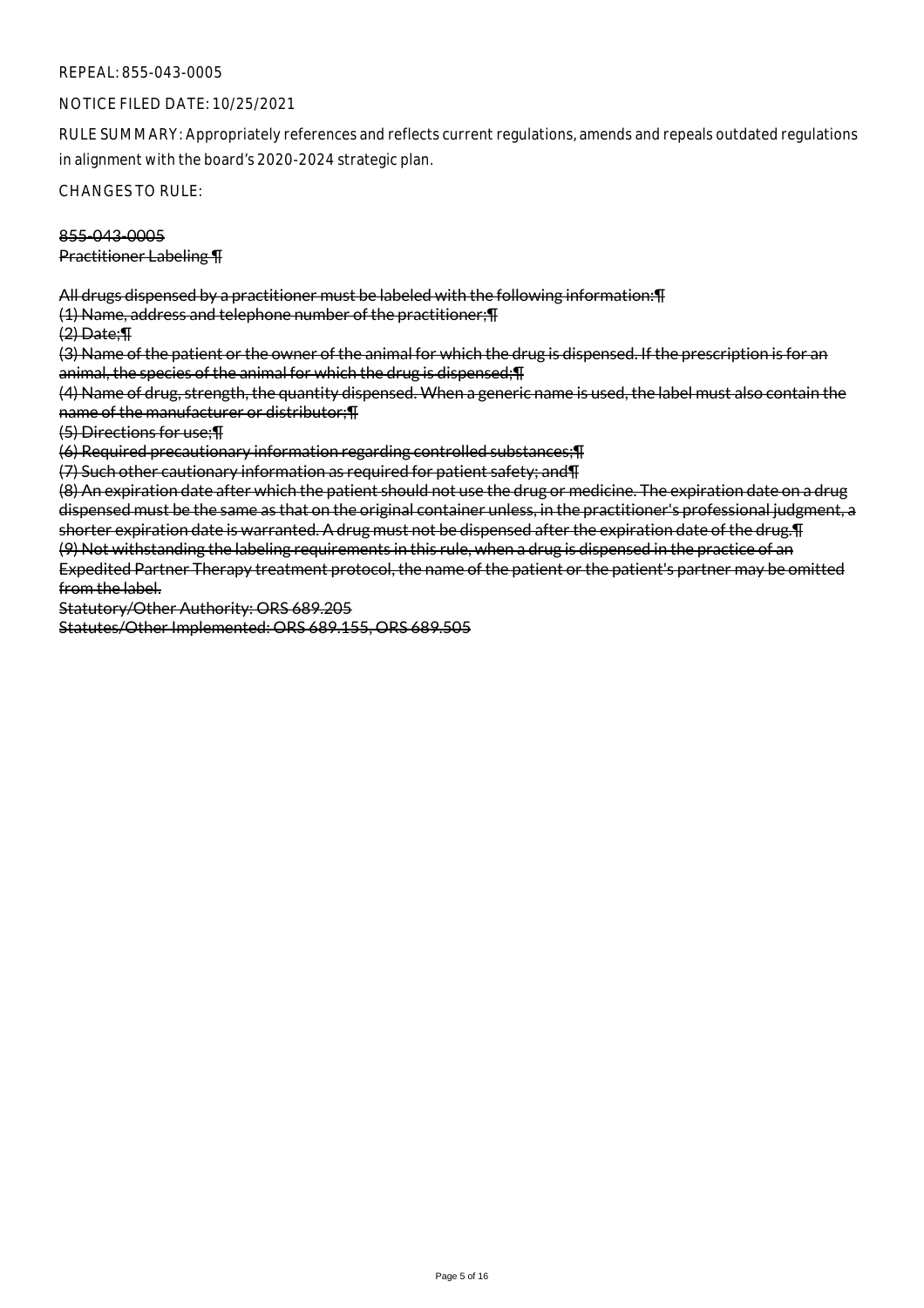#### REPEAL: 855-043-0210

#### NOTICE FILED DATE: 10/25/2021

RULE SUMMARY: Ensure rules reflect updates to statutes, including ORS 678.390 concerning the authority of a nurse practitioner and clinical nurse specialist to dispense drugs.

CHANGES TO RULE:

#### 855-043-0210

#### Purpose and Scope

The Oregon State Board of Nursing may grant to a certified nurse practitioner or Clinical Nurse Specialist the privilege of writing prescriptions described in the formulary under ORS 678.385. A certified nurse practitioner or Clinical Nurse Specialist may submit an application to the Oregon State Board of Nursing to dispense prescription drugs. An application for the authority to dispense prescription drugs as authorized by ORS 678.385 shall include evidence of completion of a prescription drug dispensing training program jointly developed and adopted by rule by the Oregon State Board of Nursing (851-050-0162) and the State Board of Pharmacy. The training program shall be as follows:¶

(1) Documented review of content regarding safe dispensing listed below:¶

(a) Board of Nursing handbook "Prescriptive Authority in Oregon for Nurse Practitioners and Clinical Nurse Specialists";¶

(b) The Drug Enforcement Administration Pharmacist's Manual (2004);¶

(c) OAR 851, division 56;¶

(d) ORS Chapter 689 and OAR chapter 855;¶

(e) US Consumer Product Safety Commission publication "Poison Prevention Packaging: A Text for Pharmacist's and Physicians;"¶

(f) The Institute for Safe Medication Practices (ISMP) "List of Error-Prone Abbreviations, Symbols, and Dose Designations" (Nov. 2006); and¶

(g) Information on available electronic or hard copy prescription drug references which provide information to professionals authorized to dispense prescription medications¶

(2) Successful self examination as provided by the Board of Nursing on these materials.¶

[Publications: Publications referenced are available from the agency.]

Statutory/Other Authority: ORS 678.390, 689.205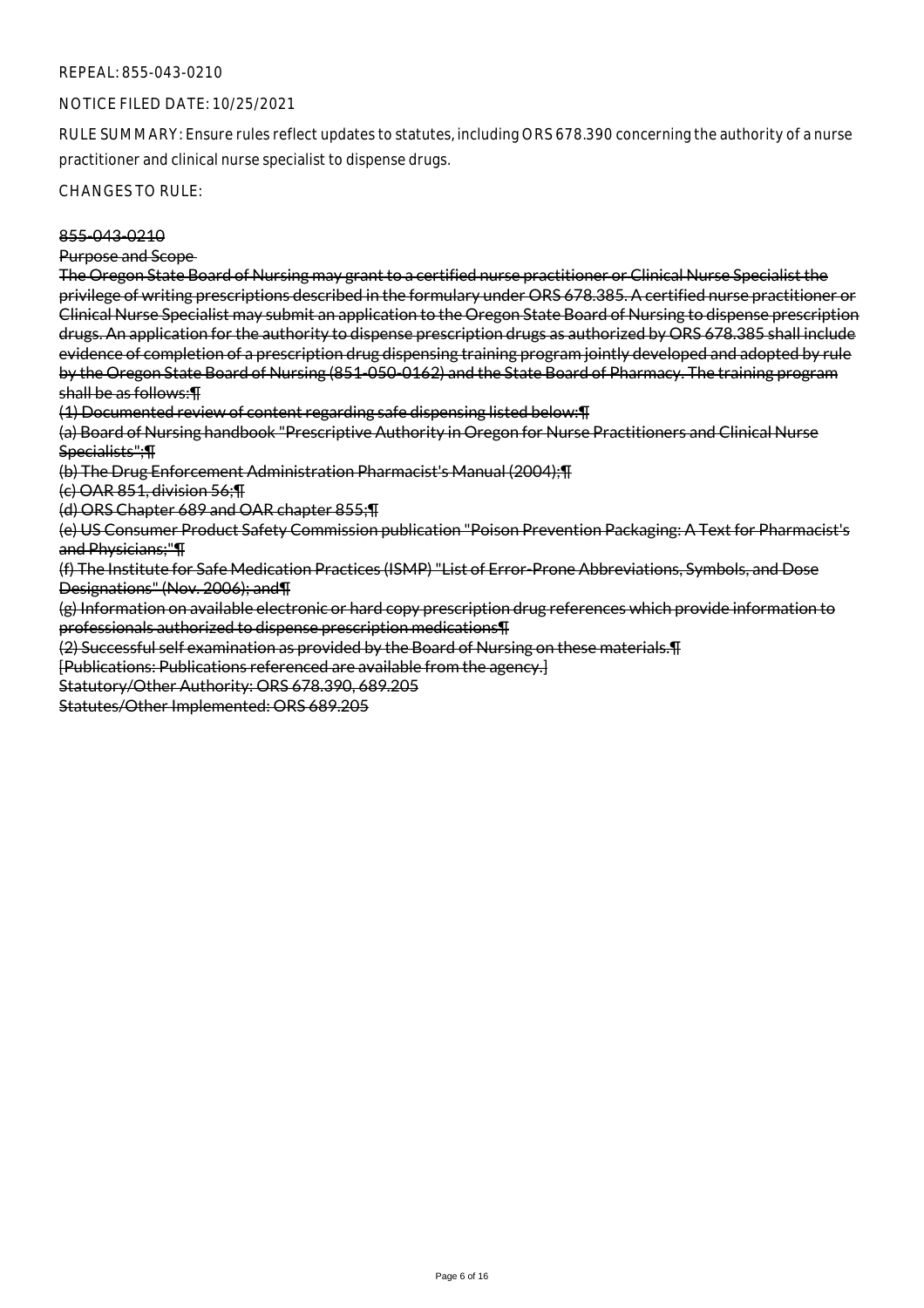# NOTICE FILED DATE: 10/25/2021

RULE SUMMARY: Revisions to Division 043 are necessary to incorporate changes to PA scope set forth in 2021 HB 3036, related to dispensing prescription drugs. Repeal of OAR 855-043-0405 through 855-043-0455 and 855-043- 0002(7) effective 3/31/2022. Ensure rules reflect updates to statutes, including ORS 678.390 concerning the authority of a nurse practitioner and clinical nurse specialist to dispense drugs. Appropriately references and reflects current regulations, amends and repeals outdated regulations in alignment with the board's 2020-2024 strategic plan.

#### $CHANGESTORUIF$

#### 855-043-0505

Dispensing Practitioner Drug Outlets - Purpose

AUnless subject to an exemption in OAR 855-043-0510(2), a practitioner's facility that engages in dispensing certain FDA-approved human prescription drug therapies greater than a 72 hours supply or any medication refill must register their dispensing site as a drug outlet with the Bboard as a Dispensing Practitioner Drug Outlet (DPDO).

Statutory/Other Authority: ORS 689.205 Statutes/Other Implemented: ORS 689.155, ORS 689.305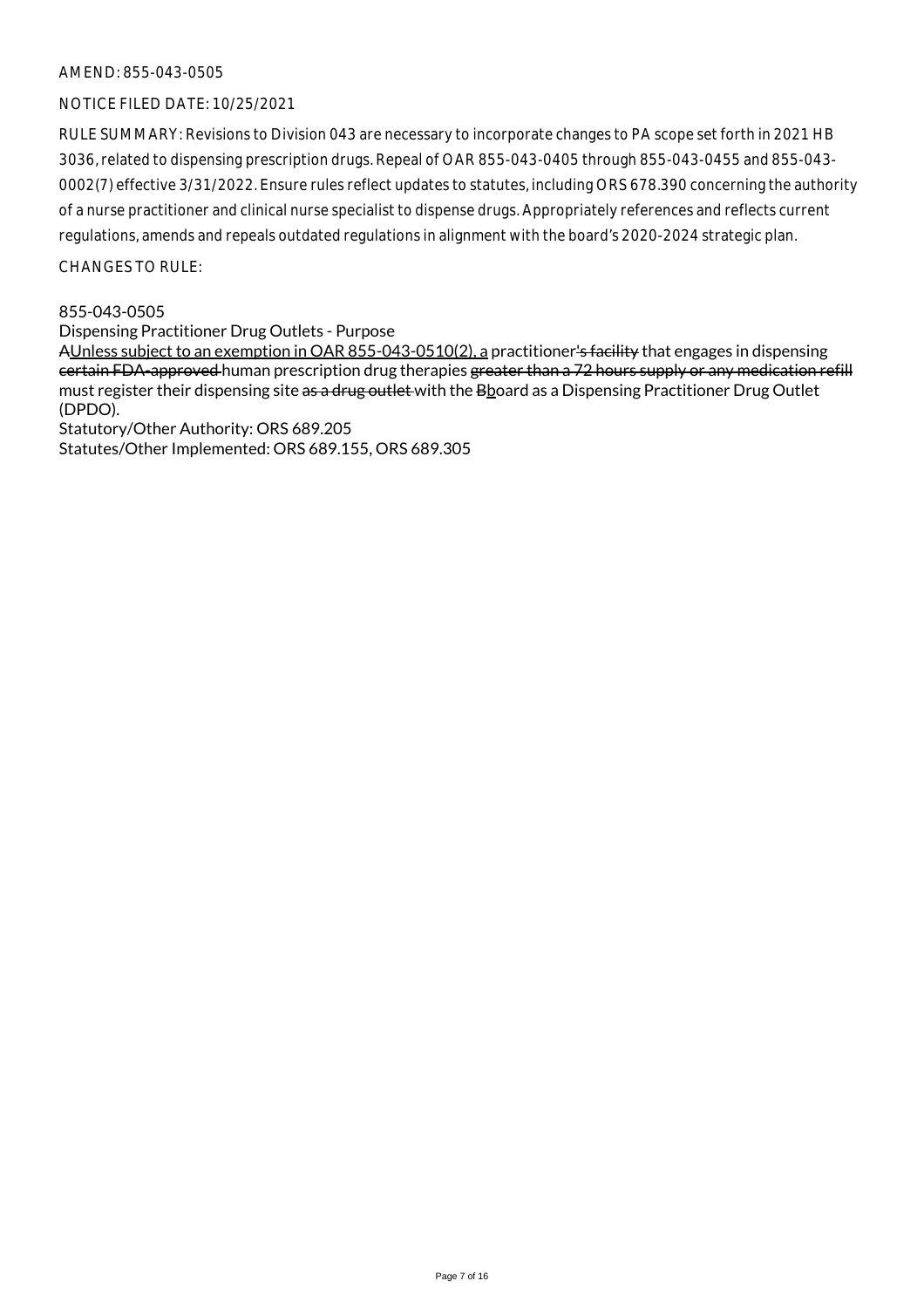# NOTICE FILED DATE: 10/25/2021

RULE SUMMARY: Revisions to Division 043 are necessary to incorporate changes to PA scope set forth in 2021 HB 3036, related to dispensing prescription drugs. Repeal of OAR 855-043-0405 through 855-043-0455 and 855-043- 0002(7) effective 3/31/2022. Ensure rules reflect updates to statutes, including ORS 678.390 concerning the authority of a nurse practitioner and clinical nurse specialist to dispense drugs. Appropriately references and reflects current regulations, amends and repeals outdated regulations in alignment with the board's 2020-2024 strategic plan.

 $CHANGESTORUIF$ 

#### 855-043-0510

Dispensing Practitioner Drug Outlets - Registration

(1) AUnless subject to an exemption in OAR 855-043-0510(2), a practitioner's facility that engages in dispensing FDA-approved human prescription drug therapies greater than a 72 hours supply or any medication refill must register their dispensing site as a drug outlet with the Bboard as a DPDO on a form providescribed by the Bboard, and must renew its registration annually on a renewal form providescribed by the Bboard. I

(2) A practitioner's facility is exempt from this registration requirement if the practitioner and facility only engages in:¶

(A) Dispensing FDA approved drug samples; or¶

(B) Dispensing Medication Assistance Program (MAP) drugs; or ¶

(C) Dispensing homeopathic products; or¶

(D) Dispensing natural thyroid supplemental products; or¶

(E) Dispensing a small amount of drugs to start therapy or incidental to a procedure or office visit, up to a 72 hour supply; or¶

(F) An amount greater than a 72 hour supply if the drug is:¶

(i) A drug in the manufacturer's original unit-of-use packaging, such as a metered-dose-inhaler or bottle of fluoride rinse; or¶

(ii) A full course of therapy, if in the professional judgment of the practitioner would be in the patient's best interest, such as a course of antibiotic therapy.¶

(3) The initial and renewal applications must state the location of the DPDO and the name of the person applying for registration. When the person applying for registration is not the owner of the dispensing site, the application must disclose the name and address of the owner and the applicant's affiliation with the owner.¶

(a) If more than one individual owns the dispensing site, the names and addresses of the partners or persons holding the three largest ownership interests in the dispensing site must be disclosed on the application. ¶

(b) If the owner is a corporation, the application must state the name of the corporation as filed with the

Corporation Division of the Oregon Secretary of State, including the names of the corporation's officers.¶ (4) Upon request by the  $B$ board, the applicant must furnish such information as required by the  $B$ board regarding the partners, stockholders, or other persons not named in the application. ¶

(5) An initial and renewal applications must be accompanied by the fee established in division 110 of this chapter. OAR 855-110.¶

(6) A certificate of registration will be issued upon Bboard approval of the application. ¶

(7) All registration renewal applications must be accompanied by the annual renewal fee established in Division 110 of this chapter and must contain the information required in sections (2) and (3) of this rule. ¶

(8) The DPDO registration expires March 31, annually. If the annual renewal fee is not paid by February 28March 31 of the current year, the applicant for renewal must submit the delinguentlate renewal fee established in division 110 of this chapterOAR 855-110 with the renewal application. ¶

(98) The registration is not transferable and the registration fee cannot be prorated. ¶

(409) The registrant must notify the Bboard, within 15 days, of 15 days prior to any substantial change to the information provided on the registration application. Substantial change shall includes but is not be limited to: change of ownership; change of business name; change of business address; change of normal business hours; any disciplinary action taken or pending by any state or federal authority against the registrant, or any of its principals, owners, directors, or officers, or supervising practitioner. . I

(110) A new registration form is required for a change of ownership or location and must be submitted to the Bboard with the fees as specified in <del>division 110 of this chapter within 15 days of</del> OAR 855-110 15 days prior to the change.¶

 $(121)$  The Bboard may grant a time-limited waiver exempting DPDO registration when a practitioner licensing board submits a request to the Bboard with a plan to annually inspect the dispensing facility to the standards of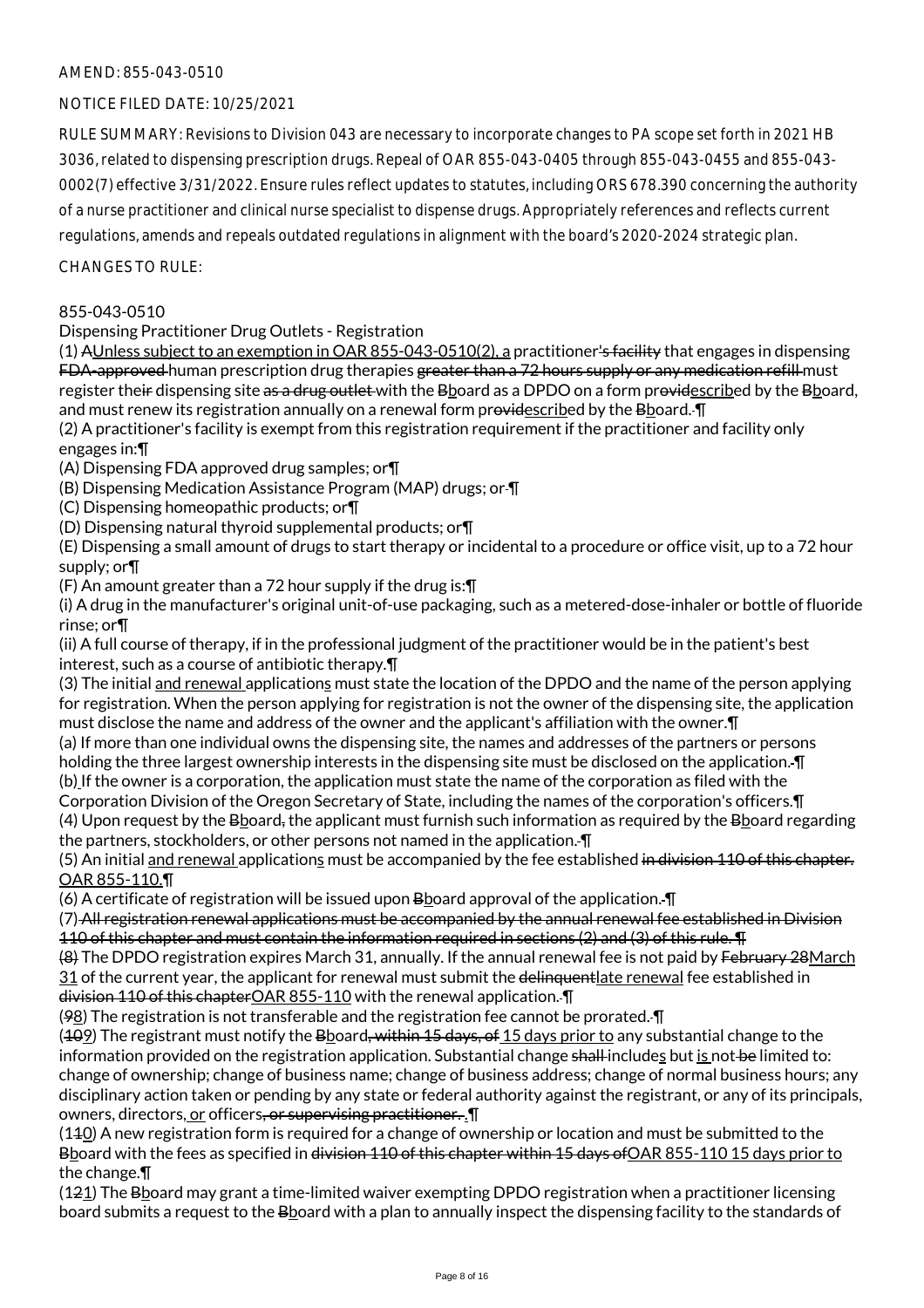the Boardboard.

(12) All Supervising Physician Dispensing Outlet registrations expire on March 31, 2022. Outlets that utilize dispensing Physician Assistants must apply for and be granted registration as a Dispensing Practitioner Drug Outlet upon the expiration of the Supervising Physician Dispensing Outlet Registration unless subject to an exemption in OAR 855-043-0510(2). Statutory/Other Authority: ORS 689.205

Statutes/Other Implemented: ORS 475.125, ORS 689.155, ORS 689.305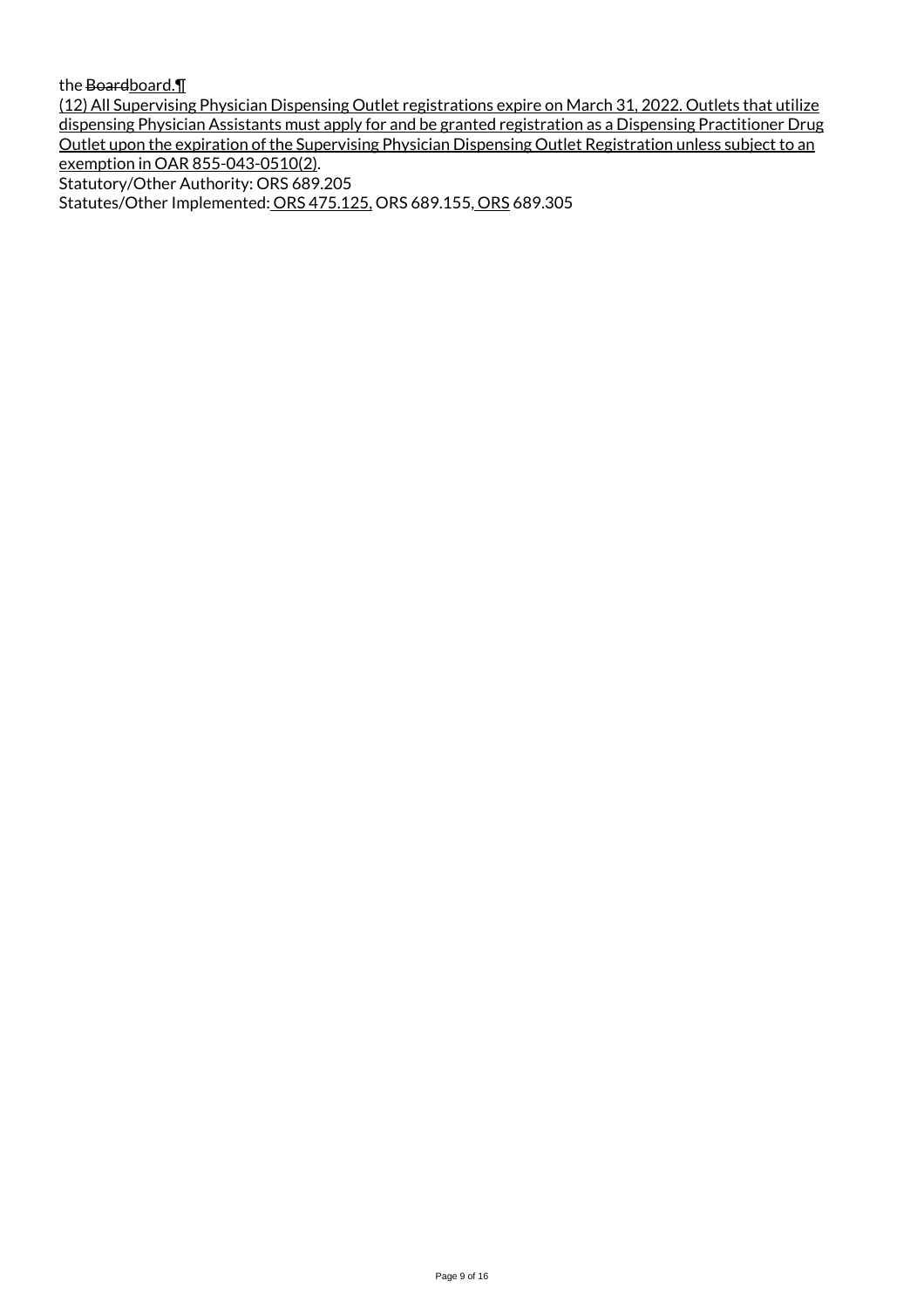# NOTICE FILED DATE: 10/25/2021

RULE SUMMARY: Revisions to Division 043 are necessary to incorporate changes to PA scope set forth in 2021 HB 3036, related to dispensing prescription drugs. Repeal of OAR 855-043-0405 through 855-043-0455 and 855-043- 0002(7) effective 3/31/2022. Ensure rules reflect updates to statutes, including ORS 678.390 concerning the authority of a nurse practitioner and clinical nurse specialist to dispense drugs. Appropriately references and reflects current regulations, amends and repeals outdated regulations in alignment with the board's 2020-2024 strategic plan.

 $CHANGESTORUIF$ 

#### 855-043-0530

Dispensing Practitioner Drug Outlets - Drug AcquisitionProcurement The registered DPDO m<del>ust verify that all drugs are acquired from a registrant of the Board</del>ay only receive drugs from an Oregon Registered Drug Outlet (e.g. Wholesaler, Manufacturer or Pharmacy). Statutory/Other Authority: ORS 689.205 Statutes/Other Implemented: ORS 689.155, ORS 689.305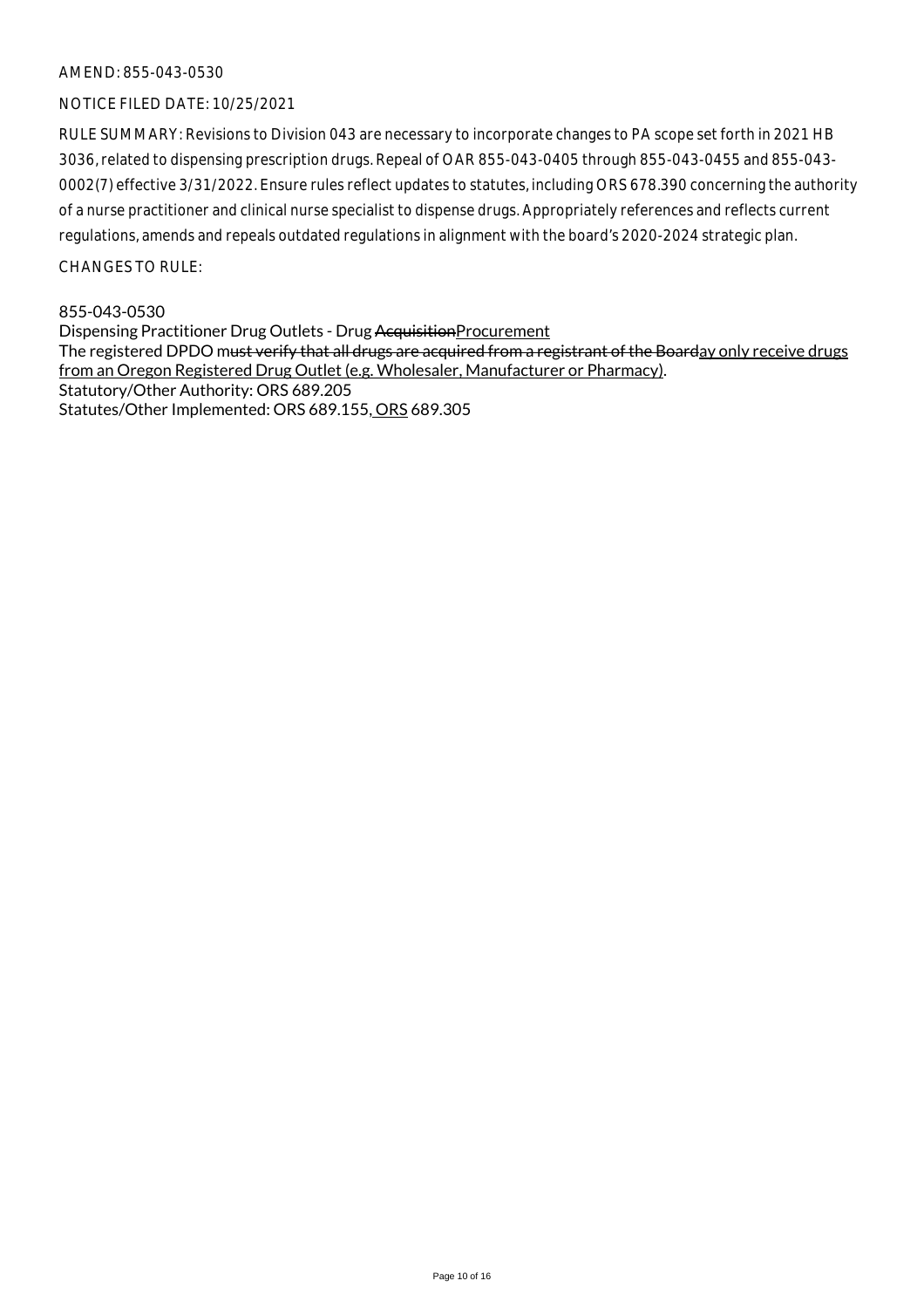# NOTICE FILED DATE: 10/25/2021

RULE SUMMARY: Revisions to Division 043 are necessary to incorporate changes to PA scope set forth in 2021 HB 3036, related to dispensing prescription drugs. Repeal of OAR 855-043-0405 through 855-043-0455 and 855-043- 0002(7) effective 3/31/2022. Ensure rules reflect updates to statutes, including ORS 678.390 concerning the authority of a nurse practitioner and clinical nurse specialist to dispense drugs. Appropriately references and reflects current regulations, amends and repeals outdated regulations in alignment with the board's 2020-2024 strategic plan.

 $CHANGFS TO RIIF$ 

#### 855-043-0540

Dispensing Practitioner Drug Outlet - Labeling

(1) A prescription must be labeled with the following information:¶

(a) Name of patient; ¶

(b) Name of prescriber; ¶

(c) Name, address, and phone number of the clinic; ¶

(d) Date of dispensing; ¶

(e) Name and strength of the drug. If the drug does not have a brand name, then the generic name of the drug and the drug manufacturer must be stated; ¶

(f) Quantity dispensed; ¶

(g) Directions for use; ¶

(h) Cautionary statements, if any, as required by law; and  $\P$ 

(i) Manufacturer's eAn expiration date after which the patient should not use the drug or medicine. Expiration date,s or an earlier date if preferable, aftn prescriptions must be the same as that on the original container or one year from the date the drug was originally dispensed and placed in the new container, which the patient should not use the drug; andever date is earlier. Any drug expiring before the expected length of time for course of therapy must not be dispensed. ¶

(j) Any dispensed prescription medication, other than those in unit dose or unit of use packaging, shallmust be labeled with its physical description, including any identification code that may appear on tablets and capsules. ¶ (2) Not withstanding any other requirements in this rule, when a drug is dispensed in the practice of an Expedited Partner Therapy treatment protocol, as described in OAR 855-041-4000 through 40053-0004, the name of the patient may be omitted.

Statutory/Other Authority: ORS 689.205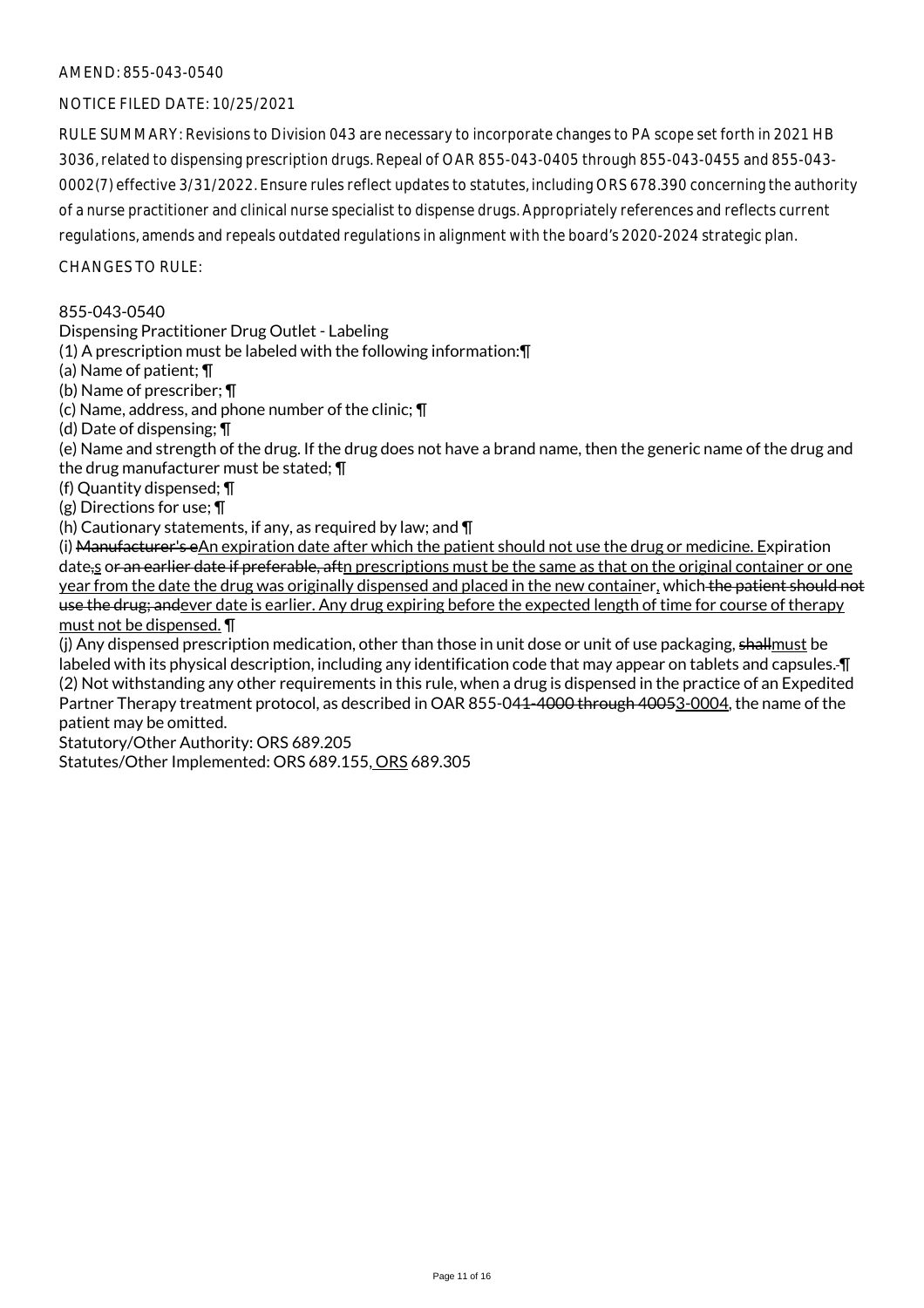# NOTICE FILED DATE: 10/25/2021

RULE SUMMARY: Revisions to Division 043 are necessary to incorporate changes to PA scope set forth in 2021 HB 3036, related to dispensing prescription drugs. Repeal of OAR 855-043-0405 through 855-043-0455 and 855-043- 0002(7) effective 3/31/2022. Ensure rules reflect updates to statutes, including ORS 678.390 concerning the authority of a nurse practitioner and clinical nurse specialist to dispense drugs. Appropriately references and reflects current regulations, amends and repeals outdated regulations in alignment with the board's 2020-2024 strategic plan.

 $CHANGESTORUIF$ 

#### 855-043-0545

Dispensing Practitioner Drug Outlets - Dispensing and Drug Delivery

(1) Drugs dispensed from DPDOPrescription drugs must be personally dispensed by the practitioner unless otherwise authorized by athe practitioner shall's licensing board.¶

(2) Drugs dispensed from the DPDO must be dispensed in compliance with the requirements of the practitioner's licensing Bboard.¶

(23) A DPDO must comply with all requirements of State or federal law. ¶

(34) A DPDO must dispense a drug in a new container that complies with the current provisions of the Federal Consumer Packaging Act (Public Law 91-601, 91st Congress, S. 2162) and rules or regulations and with the current United States Pharmacopoeia/National Formulary monographs for preservation, packaging, storage and labeling. Poison Prevention Packaging Act in 16 CFR 1700 (04/01/2021), 16 CFR 1701 (04/01/2021) and 16 CFR 1702 (04/01/2021).¶

(5) Dispensed drugs must be packaged by the DPDO, a pharmacy, or a manufacturer registered with the board.¶ (6) A DPDO may not accept the return of drugs from a previously dispensed prescription and must maintain a list

of sites in Oregon where drugs may be disposed.¶

(7) A DPDO may deliver or mail prescription to the patient if:¶

(a) Proper drug storage conditions are maintained; and¶

(4b) Drugs must be packaged by the practitioner, a pharmacy, or a manufacturer registered with the Board. The DPDO offers in writing, to provide direct counseling, information on how to contact the practitioner, and

information about the drug, including, but not limited to:¶

(A) Drug name, class and indications;¶

(B) Proper use and storage;¶

(C) Common side effects;¶

(D) Precautions and contraindications; and¶

(E) Significant drug interactions.¶

(58) AThe DPDO may not accept the return of drugs from a previously dispensed prescription and shall maintain a list of sites in Oregon where drugs may beust ensure that all prescriptions, prescription refills, and drug orders are correctly dispensed in accordance with the prescribing practitioner's authorization and any other requirement of State or federal law.¶

(9) Each authorized dispenser of a prescription drug product for which a Medication Guide is required must provide the Medication Guide directly to each patient or patient's agent when the product is dispoensed, unless an exemption applies.

Statutory/Other Authority: ORS 689.205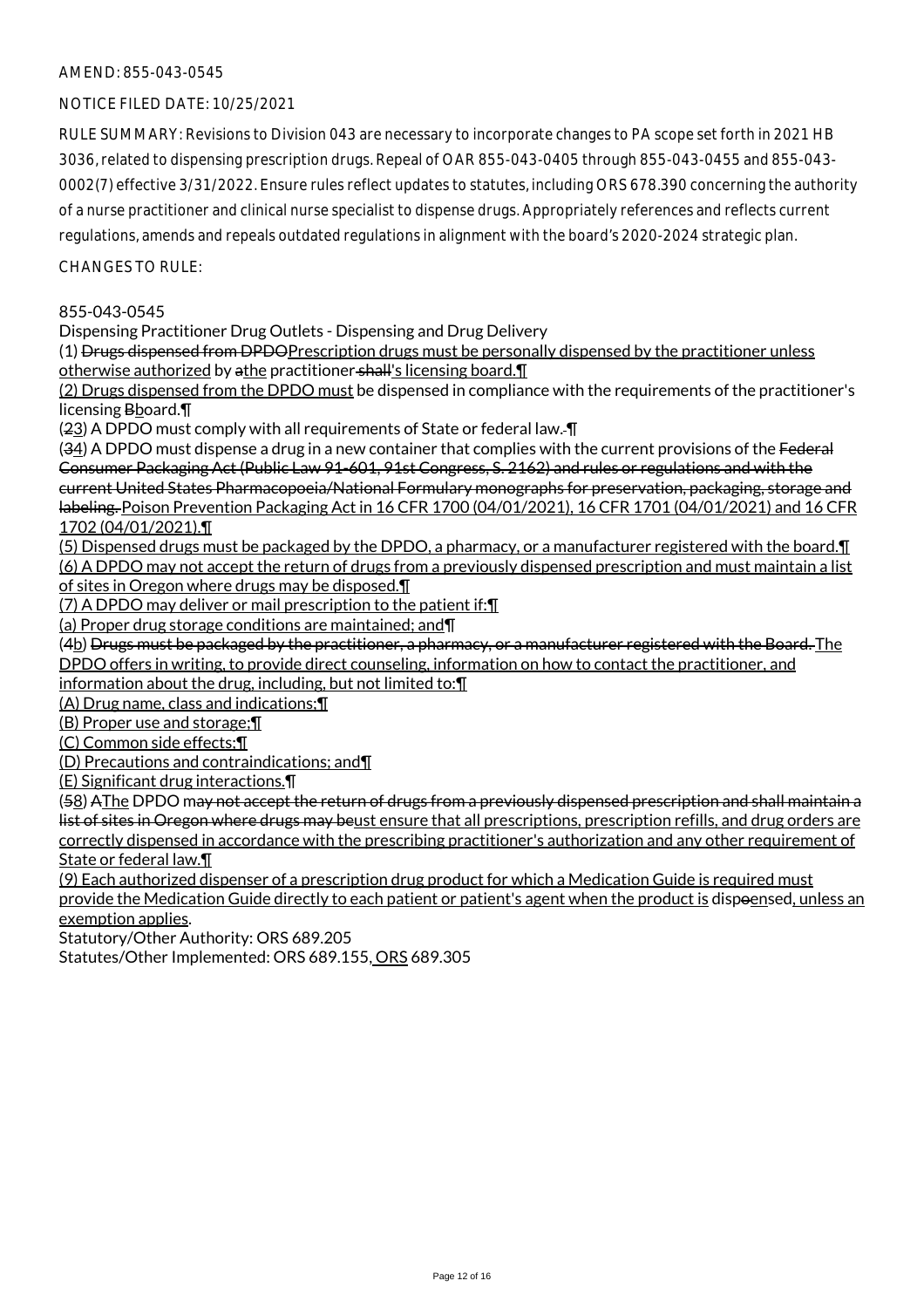# NOTICE FILED DATE: 10/25/2021

RULE SUMMARY: Revisions to Division 043 are necessary to incorporate changes to PA scope set forth in 2021 HB 3036, related to dispensing prescription drugs. Repeal of OAR 855-043-0405 through 855-043-0455 and 855-043- 0002(7) effective 3/31/2022. Ensure rules reflect updates to statutes, including ORS 678.390 concerning the authority of a nurse practitioner and clinical nurse specialist to dispense drugs. Appropriately references and reflects current regulations, amends and repeals outdated regulations in alignment with the board's 2020-2024 strategic plan.

 $CHANGESTORUIF$ 

#### 855-043-0555

Dispensing Practitioner Drug Outlets - Record Keepings

 $(1)$  A unique dispensing record shallmust be maintained, be readily retrievable, and kept for a minimum of three years. The record must show, at a minimum, the following:¶

(a) Name of patient; ¶

(b) Dose, dosage form, quantity dispensed and either the brand name of drug, or generic name and name of manufacturer or distributor; ¶

(c) Directions for use; ¶

(d) Date of dispensing; and ¶

(e) Initials of person dispensing the prescription. ¶

(2) All records of receipt and disposal of drugs must be kept for a minimum of three years. ¶

(3) All records required by these rules or by other State and federal law mustand documents required by ORS 475, ORS 689, and OAR 855:¶

(a) Must be stored on-site for 12 months and must be provided to the board immediately upon request at the time of inspection; ¶

(b) May be readily retrievable and available for inspection by the Boardstored in a secured off-site location after 12 months of on-site storage and must be provided to the board upon request within three business days; and  $\P$ (c) May be in written or electronic format.

Statutory/Other Authority: ORS 689.205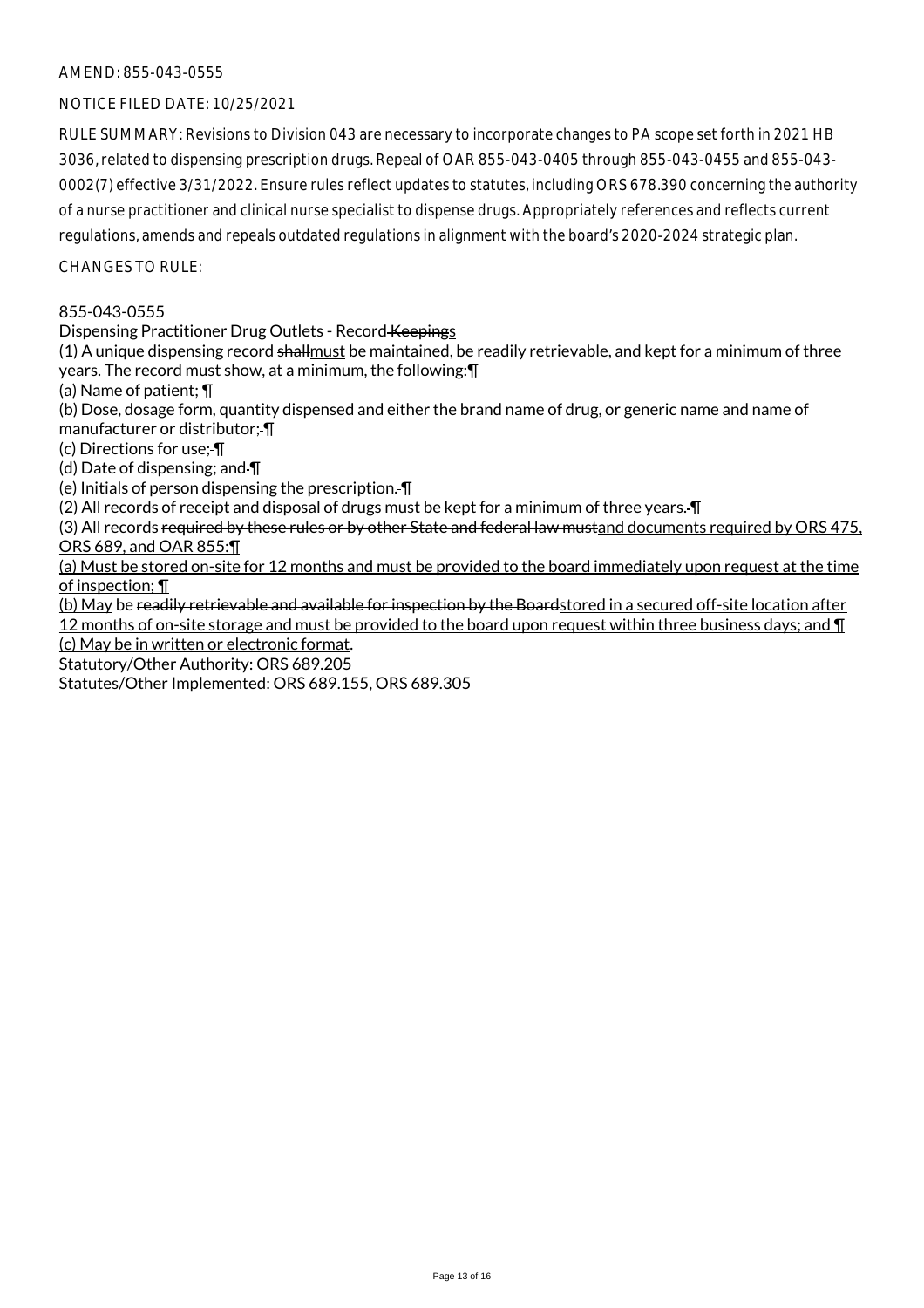# NOTICE FILED DATE: 10/25/2021

RULE SUMMARY: Revisions to Division 043 are necessary to incorporate changes to PA scope set forth in 2021 HB 3036, related to dispensing prescription drugs. Repeal of OAR 855-043-0405 through 855-043-0455 and 855-043- 0002(7) effective 3/31/2022. Ensure rules reflect updates to statutes, including ORS 678.390 concerning the authority of a nurse practitioner and clinical nurse specialist to dispense drugs. Appropriately references and reflects current regulations, amends and repeals outdated regulations in alignment with the board's 2020-2024 strategic plan.

 $CHANGESTORUIF$ 

#### 855-043-0560

Dispensing Practitioner Drug Outlets - Inspections

(1) The DPDO must complete the Bboard Self Inspection Form by February 1, annually.¶

(2) Each DPDO will be inspected per OAR 855-001-0040 on a routine basis and shallmust be scheduled in advance with the practitioner DPDO, to occur during normal business hours. [1]

(3) The inspection shallmust focus on the acquisition, storage, labeling and recordkeeping of drugs intended for dispensing and any violation will apply to the DPDO registration and not to the practitioner.¶

(4) The Board of Pharmacy shallmust notify the practitioner's licensing Bboard of any disciplinary action taken against a DPDO.

Statutory/Other Authority: ORS 689.205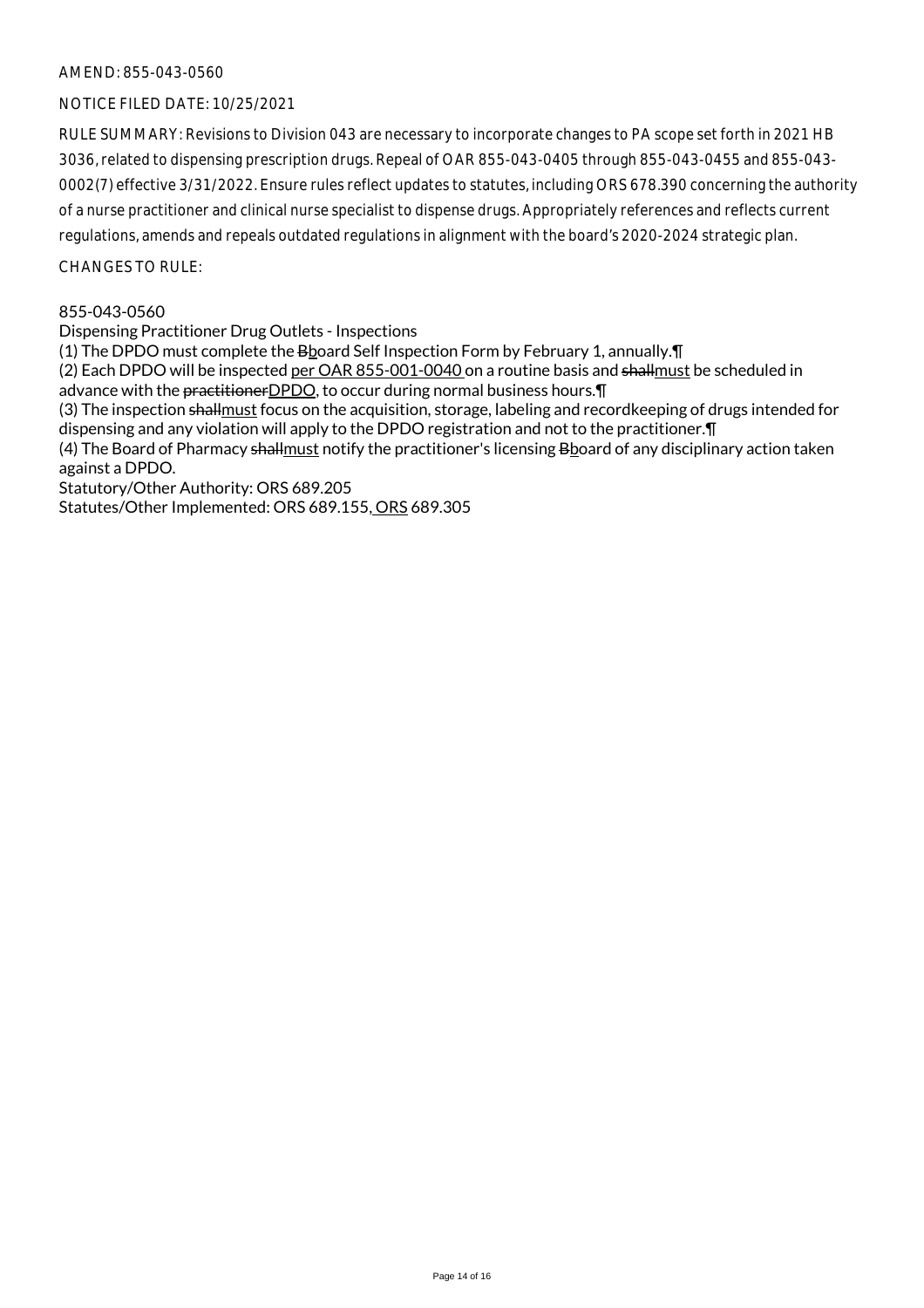# NOTICE FILED DATE: 10/25/2021

RULE SUMMARY: Appropriately references and reflects current regulations, amends and repeals outdated regulations in alignment with the board's 2020-2024 strategic plan.

CHANGES TO RULE:

855-043-0705 Community Health Clinic (CHC) - Registration ¶

(1) A Community Health Clinic Drug Outlet must register with the Bboard on a form prescribed by the Bboard, and must renew its registration annually on a renewal form prescribed by the  $B_{2}$  pard.  $\P$ 

(2) An initial application and renewal application must be accompanied by the fee established in division 110 of this ChapterOAR 855-110.¶

(3) A certificate of registration will be issued upon Bboard approval of the application.¶

(4) The CHC Drug Outlet registration expires March 31, annually. If the annual renewal fee is not paid by February 28March 31 of the current year, the applicant for renewal must submit the delinquentlate renewal fee established in division 110 of this Chapter OAR 855-110 with the renewal application. I

(5) The registration is not transferable and the registration fee cannot be prorated.¶

(6) The registrant must notify the Bboard, within 15 days, of any substantial change to the information provided on the registration application. A substantial change shall include but not be limited to: a change of ownership; change of business address; change of normal business hours; any disciplinary action taken or pending by any state or federal authority against the registrant, or any of its principals, owners, directors, officers, or Medical Director.¶

(7) A new registration form is required for a change of ownership or location and must be submitted to the Bboard with the fees as specified in <del>division 110 of this Chapter</del>OAR 855-110 within 15 days of the change. T

(8) A CHC Drug Outlet may be inspected by the Bboard.

Statutory/Other Authority: ORS 689.205